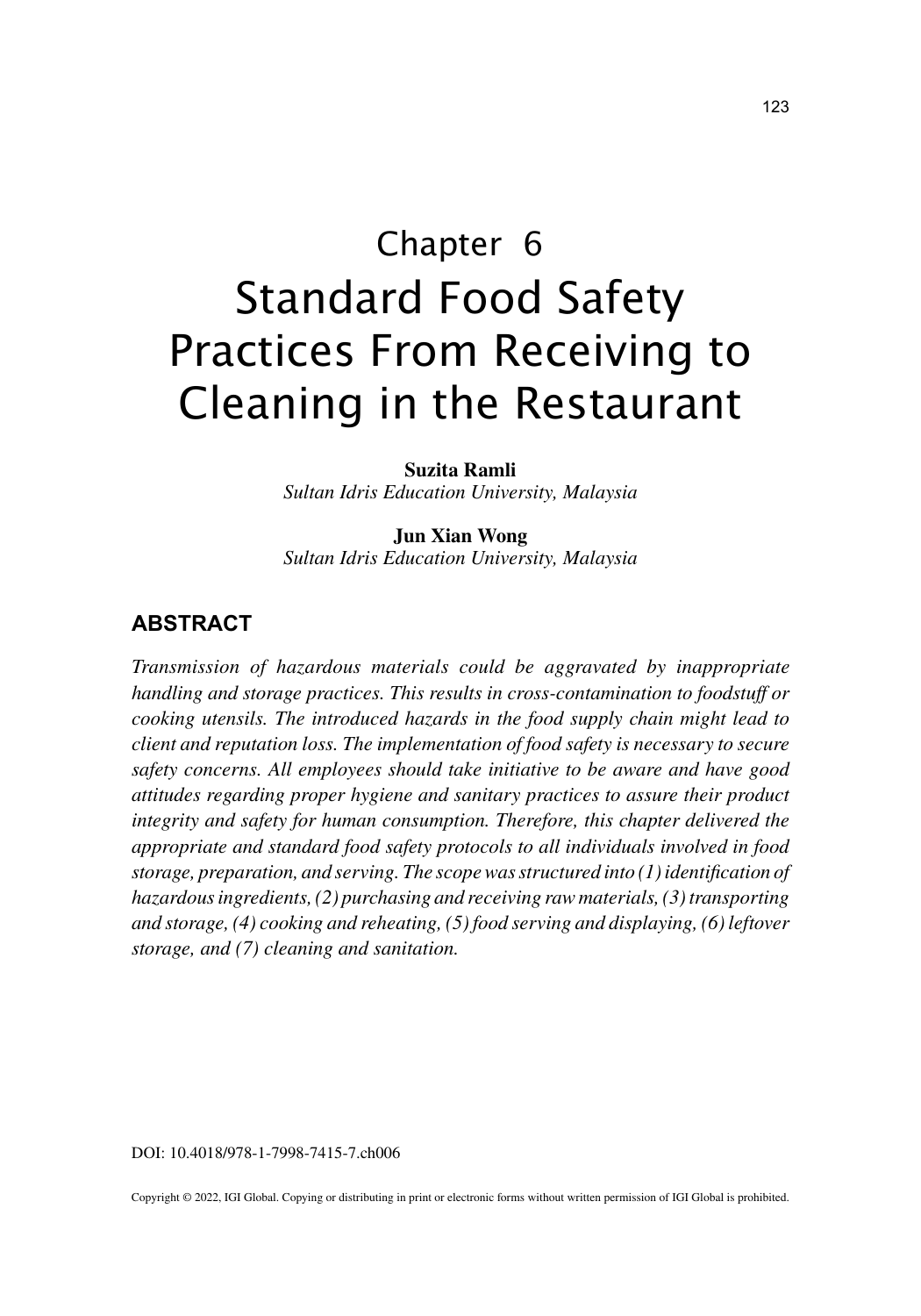### **INTRODUCTION**

Food consumption is reflected as a biological need in fulfilling hunger and gaining nutrients. In this modernization and urbanization society, outside catering outlets are mushrooming around the globe due to the limited time required to cook at home and more choices provided in outdoor catering outlets (Souza et al., 2018). However, unhygienic food served to provide the ideal conditions for microbial proliferation and the occurrence of foodborne diseases due to unhygienic food preparation practices (Faridah et al., 2016; Insfran-Rivarola et al., 2020). Foodborne illness imposes a global public health threat due to food quality, economic, and reputation loss of countries. Approximately 2.2 million people died annually due to foodborne or waterborne illnesses (Ncube et al., 2020).

Instead of food safety and public health risk, people are generally more concerned with the service provided, price setting, menu choices (Harris et al., 2018). Unlike home-cooked food, one little mistake did by food handlers can cause a chaotic consequence. Therefore, clientele perception of food safety is crucial to provide consumers with a 'safer' meal. Restaurant owners are responsible to take regulatory initiatives to implement and practice international food safety interventions such as ISO 22000 routinely: 2018, Good Manufacturing practices (GMP), Hazard analysis and critical control point (HACCP), and WHO food safety strategic plan (2013 to 2022) and motivate their subordinates to comply it (Ncube et al., 2020). Table 1 describes categories of restaurant and their respective complement of food safety practices. Bear in mind that high commitment to hygiene practices did not represent high effectiveness in preventing foodborne illness (Mjoka & Selepe 2018). Therefore, impactful food safety training is necessary to be delivered in worldwide restaurants.

This chapter attempts to recommend a complete and standard FSMS to be implemented during food hygiene and sanitation training in offering long-term benefits to the restaurant industries. The scope in this chapter will cover different categories of food contaminants and standard procedures from receiving cleaning and sanitizing in restaurants.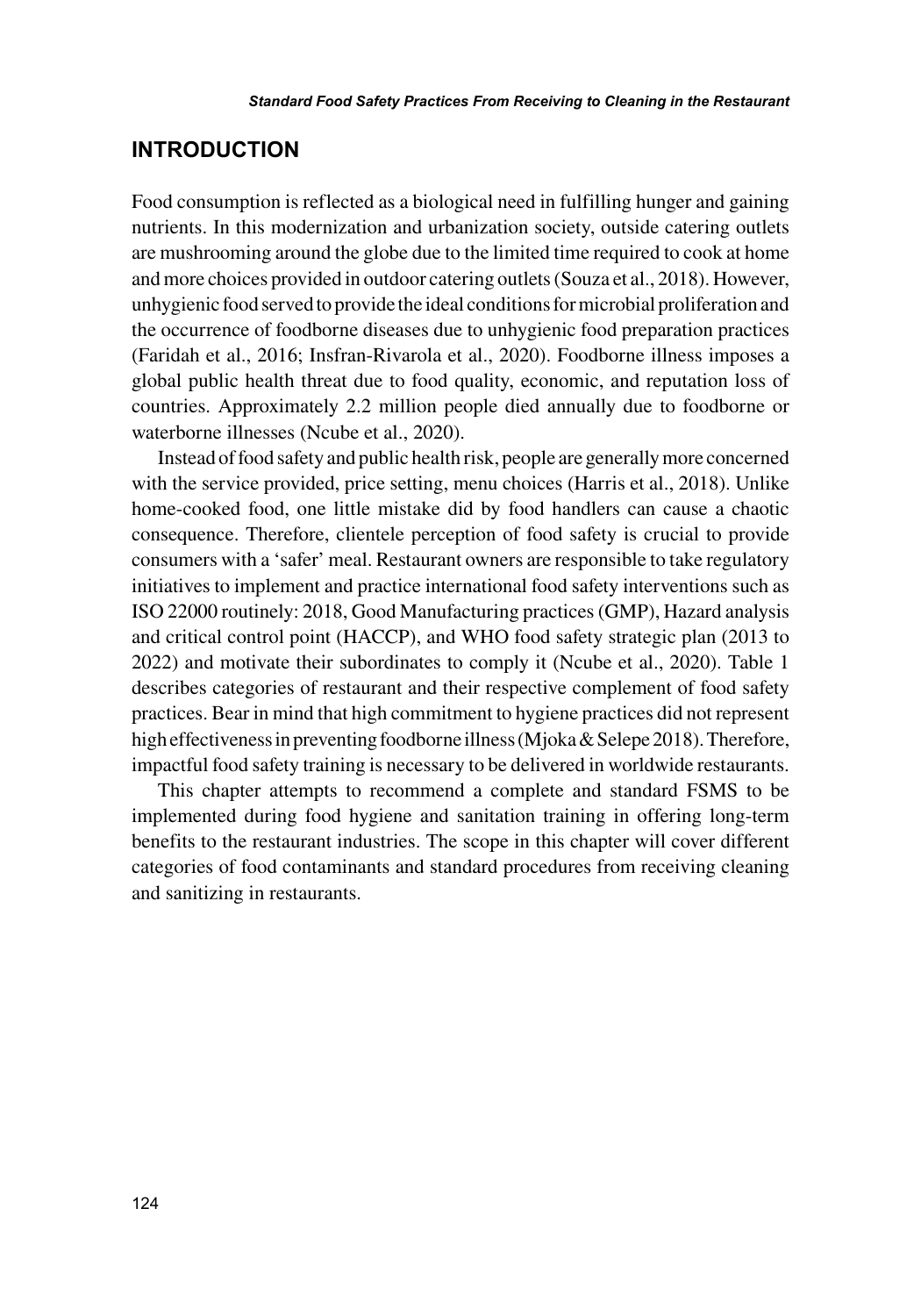26 more pages are available in the full version of this document, which may be purchased using the "Add to Cart" button on the publisher's webpage: [www.igi](http://www.igi-global.com/chapter/standard-food-safety-practices-from-receiving-to-cleaning-in-the-restaurant/291997)[global.com/chapter/standard-food-safety-practices-from](http://www.igi-global.com/chapter/standard-food-safety-practices-from-receiving-to-cleaning-in-the-restaurant/291997)[receiving-to-cleaning-in-the-restaurant/291997](http://www.igi-global.com/chapter/standard-food-safety-practices-from-receiving-to-cleaning-in-the-restaurant/291997)

## Related Content

#### ICTs for Agricultural Development and Food Security in Developing Nations

Bhattacharjee Suchiradipta and Raj Saravanan (2020). Environmental and Agricultural Informatics: Concepts, Methodologies, Tools, and Applications (pp. 462- 484).

[www.irma-international.org/chapter/icts-for-agricultural-development-and-food-security-in](http://www.irma-international.org/chapter/icts-for-agricultural-development-and-food-security-in-developing-nations/232976)[developing-nations/232976](http://www.irma-international.org/chapter/icts-for-agricultural-development-and-food-security-in-developing-nations/232976)

#### Fuzzy Expert System in Agriculture Domain

M. Kalpana and A. V. Senthil Kumar (2020). Fuzzy Expert Systems and Applications in Agricultural Diagnosis (pp. 1-15).

[www.irma-international.org/chapter/fuzzy-expert-system-in-agriculture-domain/233211](http://www.irma-international.org/chapter/fuzzy-expert-system-in-agriculture-domain/233211)

## Towards Fully Automated Decision-Making Systems for Precision Agriculture: Soil Sensing Technologies – "The Missing Link"

Marios Sophocleous (2021). Precision Agriculture Technologies for Food Security and Sustainability (pp. 71-93).

[www.irma-international.org/chapter/towards-fully-automated-decision-making-systems-for](http://www.irma-international.org/chapter/towards-fully-automated-decision-making-systems-for-precision-agriculture/265202)[precision-agriculture/265202](http://www.irma-international.org/chapter/towards-fully-automated-decision-making-systems-for-precision-agriculture/265202)

## Research of Green Vegetable Cultivation Technology Under Photoculture Conditions in Irradiation Chamber

Igor Viktorovich Yudaev, Diana Charova, Andrey Feklistov, Sergey Mashkov, Pavel Kryuchin, Sergey Vasilyev, Denis Morgunov, Yuliia Daus and Nikola Armenyanov (2019). Advanced Agro-Engineering Technologies for Rural Business Development (pp. 368-395).

[www.irma-international.org/chapter/research-of-green-vegetable-cultivation-technology-under](http://www.irma-international.org/chapter/research-of-green-vegetable-cultivation-technology-under-photoculture-conditions-in-irradiation-chamber/225692)[photoculture-conditions-in-irradiation-chamber/225692](http://www.irma-international.org/chapter/research-of-green-vegetable-cultivation-technology-under-photoculture-conditions-in-irradiation-chamber/225692)